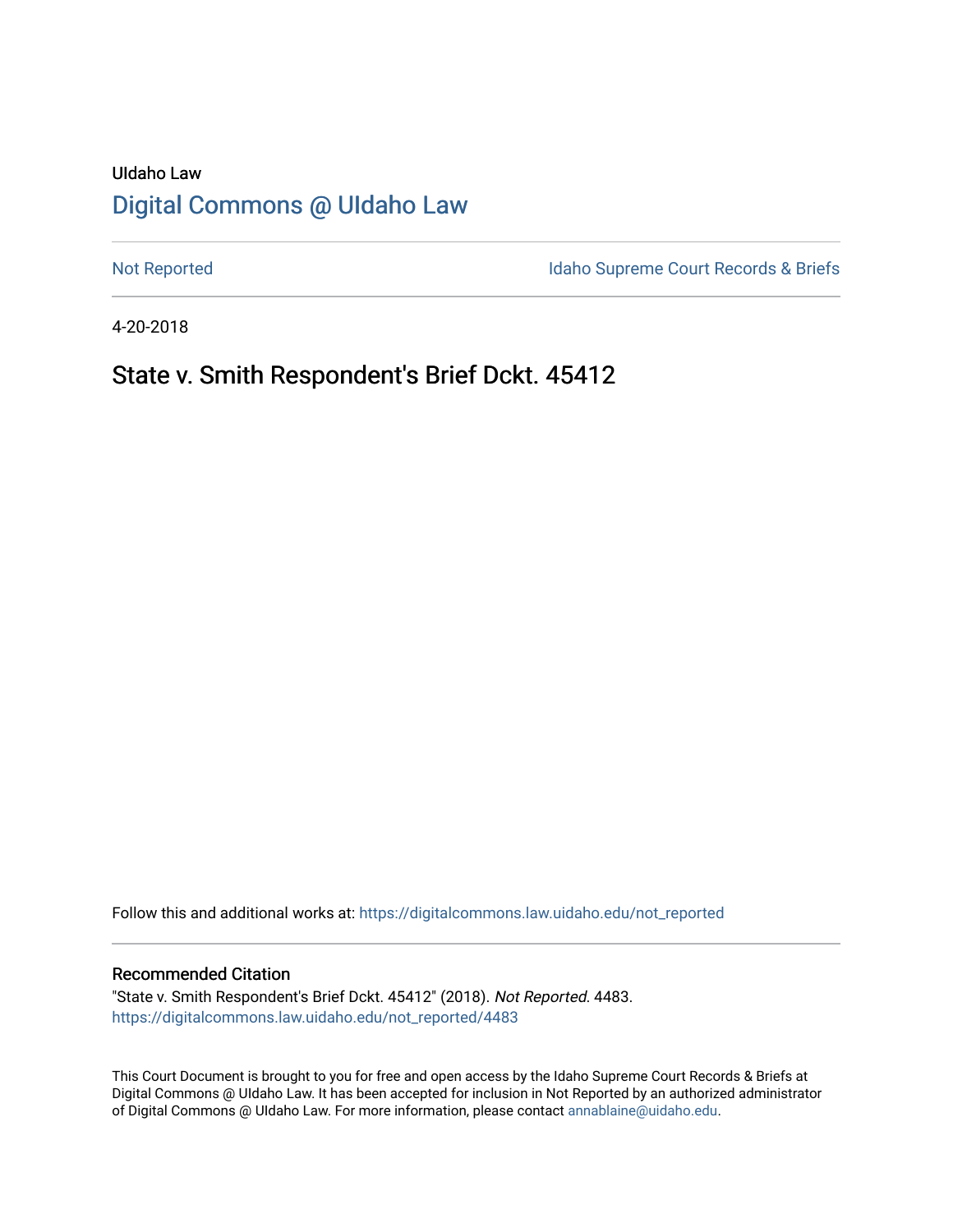LAWRENCE G. WASDEN Attorney General State of Idaho

PAUL R. PANTHER Deputy Attorney General Chief, Criminal Law Division

LORI A. FLEMING Deputy Attorney General P.O. Box 83720 Boise, Idaho 83720-0010 (208) 334-4534

#### IN THE SUPREME COURT OF THE STATE OF IDAHO

) )  $\overline{\phantom{a}}$ ) ) ) )  $\overline{\phantom{a}}$  $\lambda$ )

| STATE OF IDAHO,       |
|-----------------------|
| Plaintiff-Respondent, |
| V.                    |
| CHARLES ADAM SMITH,   |
| Defendant-Appellant.  |
|                       |

NO. 45412

 Kootenai County Case No. CR-2015-392

RESPONDENT'S BRIEF

<u>Issue</u>

Has Smith failed to establish that the district court abused its discretion by denying his Rule 35 motion for reduction of his unified sentence of 10 years, with five years fixed, imposed following his guilty plea to providing false information in sex offender registration?

#### Smith Has Failed To Establish That The District Court Abused Its Sentencing Discretion

Smith pled guilty to providing false information in sex offender registration and the district court imposed a unified sentence of 10 years, with five years fixed, and retained jurisdiction. (R., pp.41-43.) Following the period of retained jurisdiction, the district court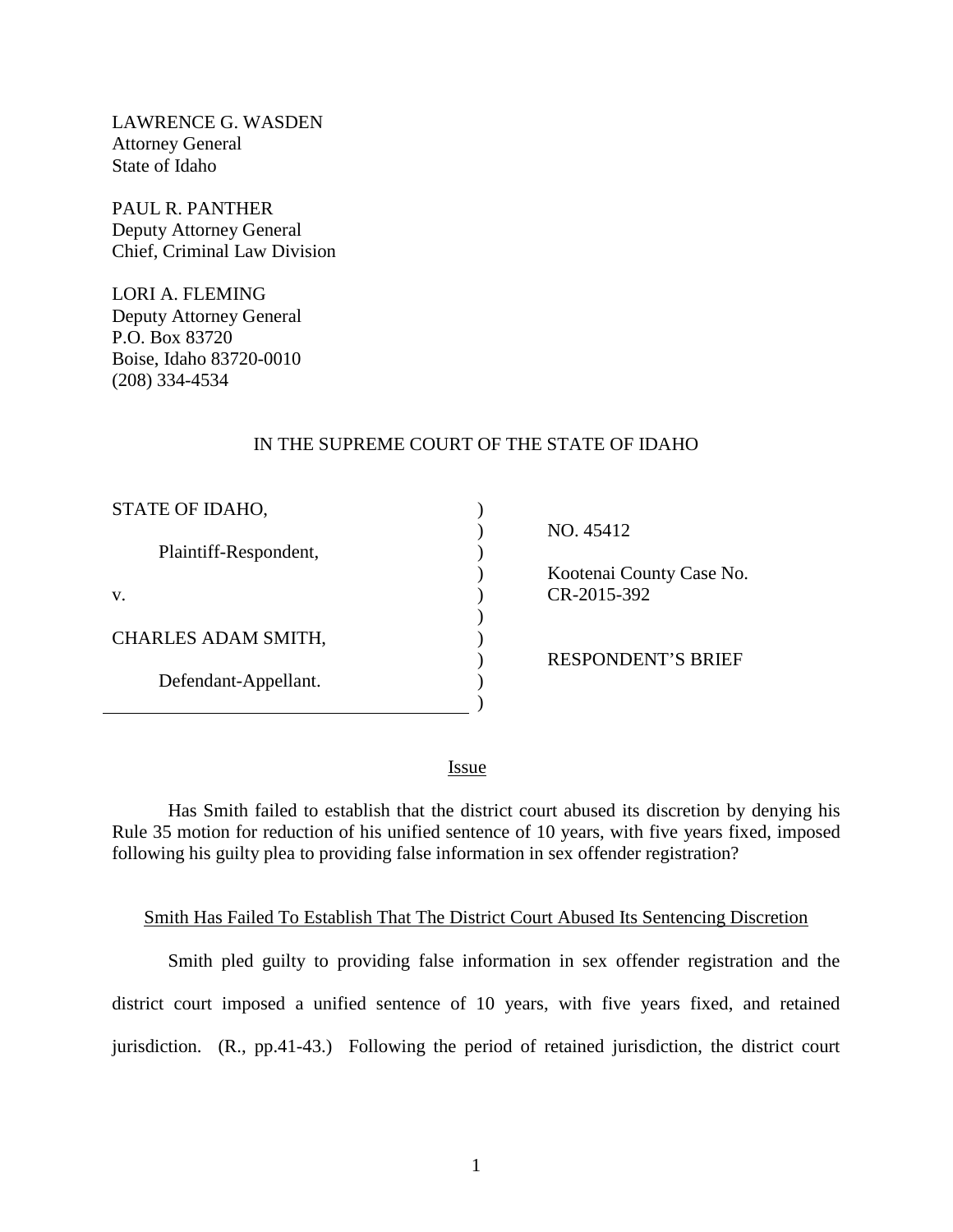suspended Smith's sentence and placed him on supervised probation for three years. (R., pp.48- 54.)

Less than one month later, Smith's probation officer filed a report of violation alleging that Smith had violated the conditions of his probation by committing the new crime of failure to register as a sex offender. (R., pp.56-57.) Smith's probation officer subsequently filed addenda to the report of violation, alleging that Smith had also violated the conditions of his probation by, *inter alia*, [1](#page-2-0) consuming alcohol, failing to begin sex offender treatment, failing to pay his cost of supervision, possessing pornography, engaging in a sexual relationship without authorization, changing employment without permission, possessing charcoal tablets, and committing the new crime of frequenting a place where controlled substances are used. (R., pp.75-76, 82-85.) Smith admitted that he violated the conditions of his probation by committing the new crime of obstructing (amended from failure to register as a sex offender), consuming alcohol, failing to pay his cost of supervision, and engaging in a sexual relationship without authorization, and the state withdrew the remaining allegations. (R., pp.100-01.) The district court revoked Smith's probation, executed the underlying sentence, and retained jurisdiction a second time. (R., pp.102-04.) Following the second period of retained jurisdiction, the district court relinquished jurisdiction. (R., pp.107-09.) Smith filed a timely Rule 35 motion for a reduction of sentence, which the district court denied. (R., pp.110-11, 134-35.) Smith filed a notice of appeal timely from the district court's order denying his Rule 35 motion. (R., pp.129-33.)

 $\overline{a}$ 

<span id="page-2-0"></span><sup>&</sup>lt;sup>1</sup> Page 3 of the Second Addendum to the Report of Violation appears to be missing from the record. (See R., pp.82-85.)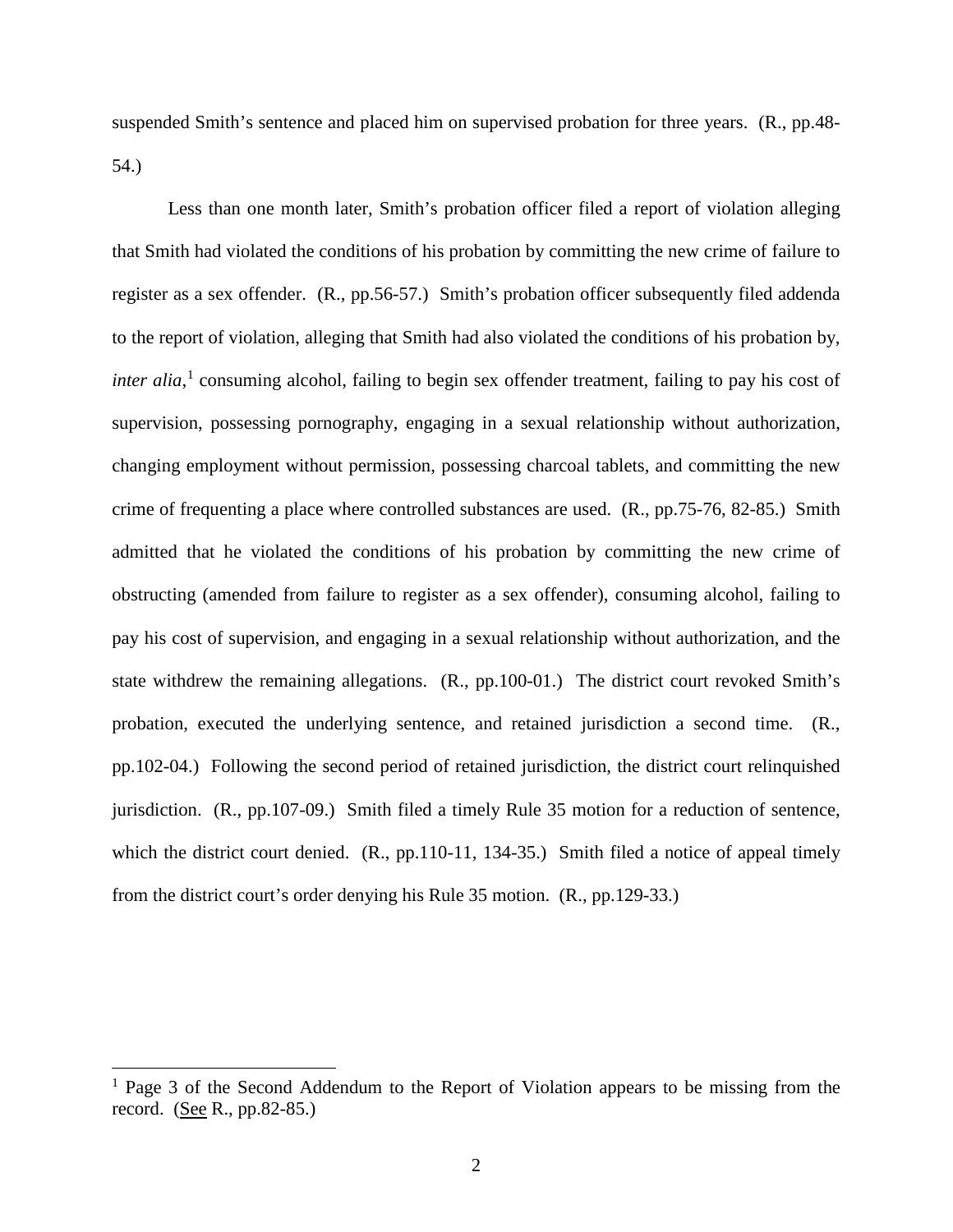Smith asserts that the district court abused its discretion by denying his Rule 35 motion for a reduction of sentence in light of his alcohol abuse, recognition that "his use [of] alcohol is problematic," willingness to participate in treatment, realization of "the importance of following the rules," and because he was "having a difficult time getting into programming because there is no new programming that he has not already completed." (Appellant's brief, pp.3-5.) Smith has failed to establish an abuse of discretion.

In State v. Huffman, 144 Idaho 201, 203, 159 P.3d 838, 840 (2007), the Idaho Supreme Court observed that a Rule 35 motion "does not function as an appeal of a sentence." The Court noted that where a sentence is within statutory limits, a Rule 35 motion is merely a request for leniency, which is reviewed for an abuse of discretion. Id. Thus, "[w]hen presenting a Rule 35 motion, the defendant must show that the sentence is excessive in light of new or additional information subsequently provided to the district court in support of the Rule 35 motion." Id. Absent the presentation of new evidence, "[a]n appeal from the denial of a Rule 35 motion cannot be used as a vehicle to review the underlying sentence." Id. Accord State v. Adair, 145 Idaho 514, 516, 181 P.3d 440, 442 (2008).

<span id="page-3-0"></span>Smith did not appeal the judgment of conviction in this case, and he provided no new information in support of his Rule 35 motion. (R., pp.110-11.) At the hearing on his Rule 35 motion, Smith merely reiterated that he realized the importance of following the rules and that his alcohol use was problematic, and stated, "I'm trying to get into some computer literacy classes and stuff. All the programming they won't let me do again because I've already done it all and completed it all."  $(9/5/17 \text{ Tr.}, p.3, L.18 - p.5, L.10)$  Smith has previously claimed that he learned the importance of following the rules, and he has also previously acknowledged that his alcohol use is problematic and that he needs to abstain from alcohol; as such, this was not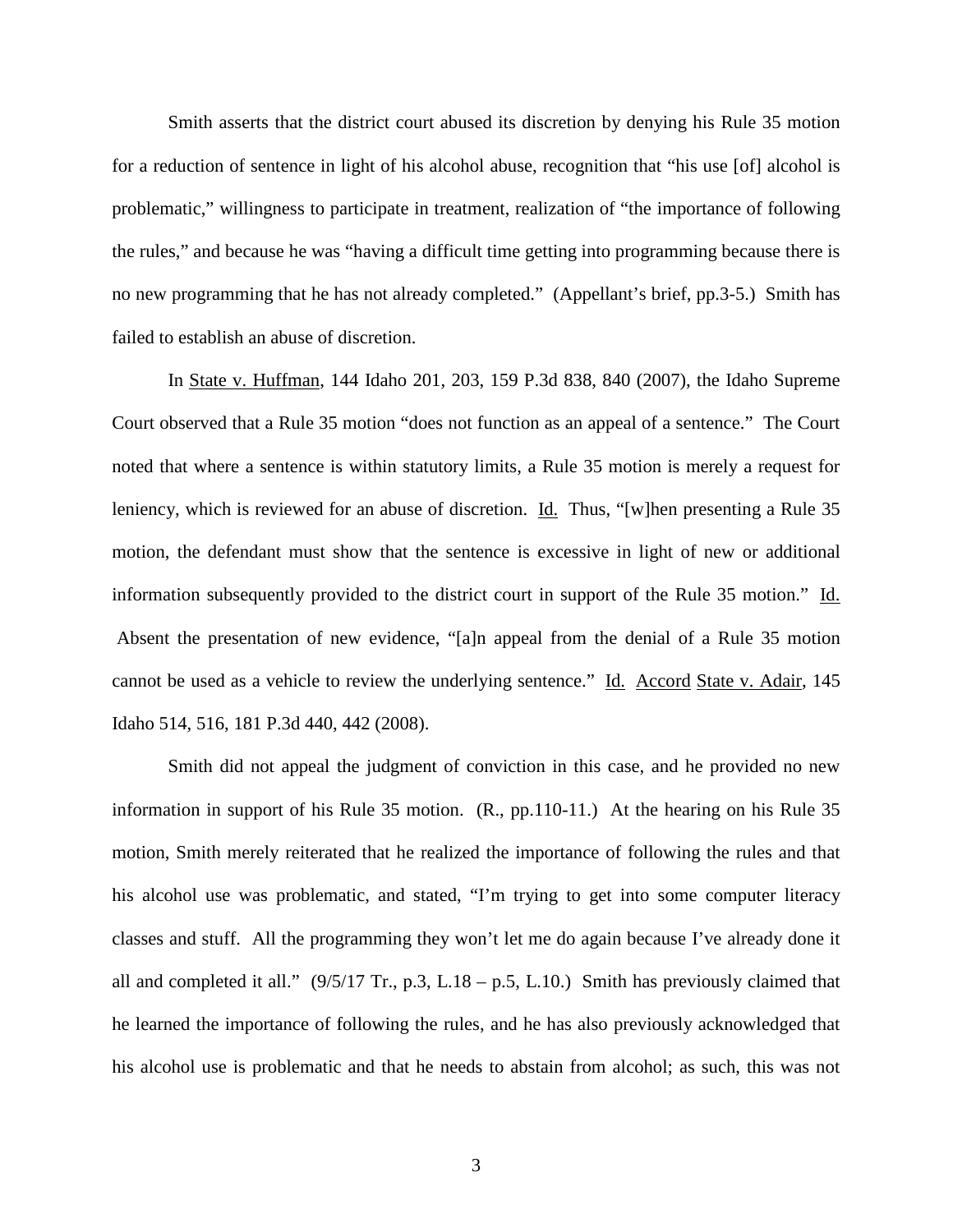new information before the district court.  $(4/17/17 \text{ Tr.}, p.3, Ls.20-21; \text{PSI}, pp.12, 23, 25.^2)$  $(4/17/17 \text{ Tr.}, p.3, Ls.20-21; \text{PSI}, pp.12, 23, 25.^2)$  $(4/17/17 \text{ Tr.}, p.3, Ls.20-21; \text{PSI}, pp.12, 23, 25.^2)$  The district court was also aware, at the time that it relinquished jurisdiction, of Smith's willingness to participate in treatment and of the fact that he had previously completed an abundance of programming through the Idaho Department of Correction. (PSI, pp.11-12, 22-25, 48; 4/17/17 Tr., p.12, Ls.3-4.) Smith's claim that he was "having a difficult time getting into programming because there is no new programming that he has not already completed" (Appellant's brief, p.4) is likewise not new information that entitles him to a reduction of sentence, as the placement of inmates in programs lies within the discretion of the Idaho Department of Correction, and "alleged deprivation of rehabilitative treatment is an issue more properly framed for review either through a writ of habeas corpus or under the Uniform Post-Conviction Procedure Act." State v. Sommerfeld, 116 Idaho 518, 520, 777 P.2d 740, 742 (Ct. App. 1989) (affirming district court's denial of defendant's I.C.R. 35 motion). Because Smith presented no new evidence in support of his Rule 35 motion for a reduction of sentence, he failed to demonstrate in the motion that his sentence was excessive. Having failed to make such a showing, he has failed to establish any basis for reversal of the district court's order denying his Rule 35 motion.

 $\overline{a}$ 

 $2$  PSI page numbers correspond with the page numbers of the electronic file "CR 15-392 SMITH #45412 PSI.pdf."